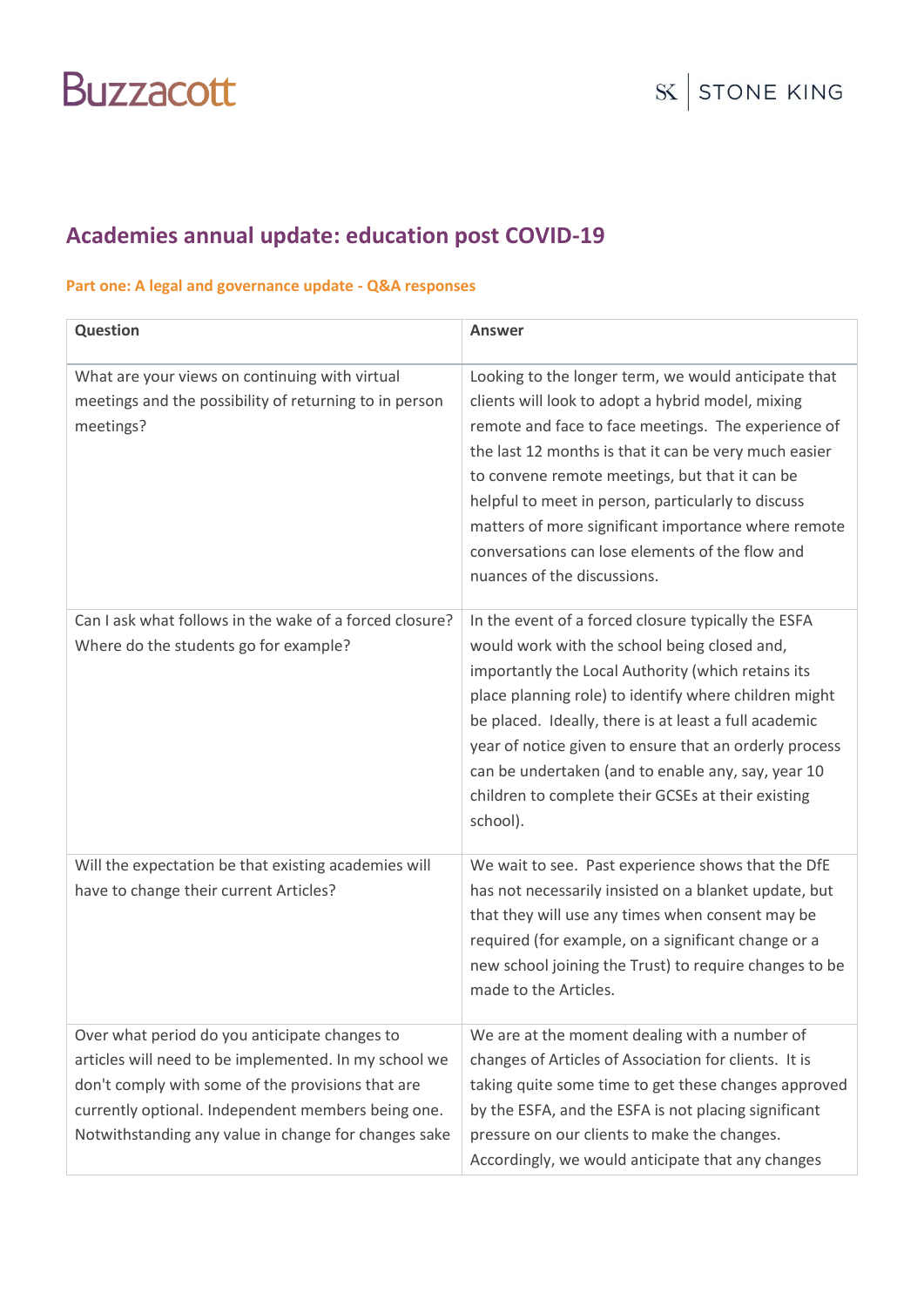| we recognise we may need to become more                  | would be able to be introduced over a reasonable         |
|----------------------------------------------------------|----------------------------------------------------------|
| compliant, but change will not be straightforward.       | timeframe which would give enough time for new           |
|                                                          | members etc. to be found.                                |
|                                                          |                                                          |
| We have CEV staff who refuse to return to work even      | The Government's guidance on shielding for CEV           |
| though shielding has ended. Referred to occupational     | ended on 1 April 2021 in response to falling infection   |
| health who said that they have health conditions and     | rates. If it is possible for a CEV employee to work from |
| vaccination does not guarantee they will not get         | home, they should continue to do so in line with         |
| covid. Staff saying, they are unable to return to school | current Government guidance. If the CEV employee         |
| as we cannot guarantee 2m social distancing.             | cannot work from home, the employer should take          |
|                                                          | steps to reduce the risk of exposure to COVID-19 in      |
|                                                          | the workplace and explain the measures it has put in     |
|                                                          | place to keep employees safe at work (including any      |
|                                                          | protective measures which apply where social             |
|                                                          | distancing may not be possible, e.g. the use of face     |
|                                                          | coverings when moving around corridors). The             |
|                                                          | employer should also carry out individual risk           |
|                                                          | assessments for its employees and explore whether        |
|                                                          | any additional measures may be appropriate to help       |
|                                                          | its employees (including those who are CEV) feel safe,   |
|                                                          | e.g. whether an alternative role with reduced face-to-   |
|                                                          | face working may be appropriate or whether adjusted      |
|                                                          | working patterns could be implemented. If, after         |
|                                                          | consulting with employees and taking the above           |
|                                                          | steps, there are employees who are still unwilling to    |
|                                                          | come into work, and it is not possible for these         |
|                                                          | employees to work from home, the employer could          |
|                                                          | consider whether disciplinary action may be              |
|                                                          | appropriate. This should be approached with caution      |
|                                                          | as the employer may be at risk of the following claims   |
|                                                          | being made against it in the Employment Tribunal: (i)    |
|                                                          | automatic unfair dismissal or constructive dismissal,    |
|                                                          | (ii) discrimination (e.g. on the grounds of disability), |
|                                                          | and (iii) health and safety detriment claims. We         |
|                                                          | strongly recommend employers take legal advice           |
|                                                          | before taking any action against employees who           |
|                                                          | refuse to attend the workplace because of COVID-19.      |
|                                                          |                                                          |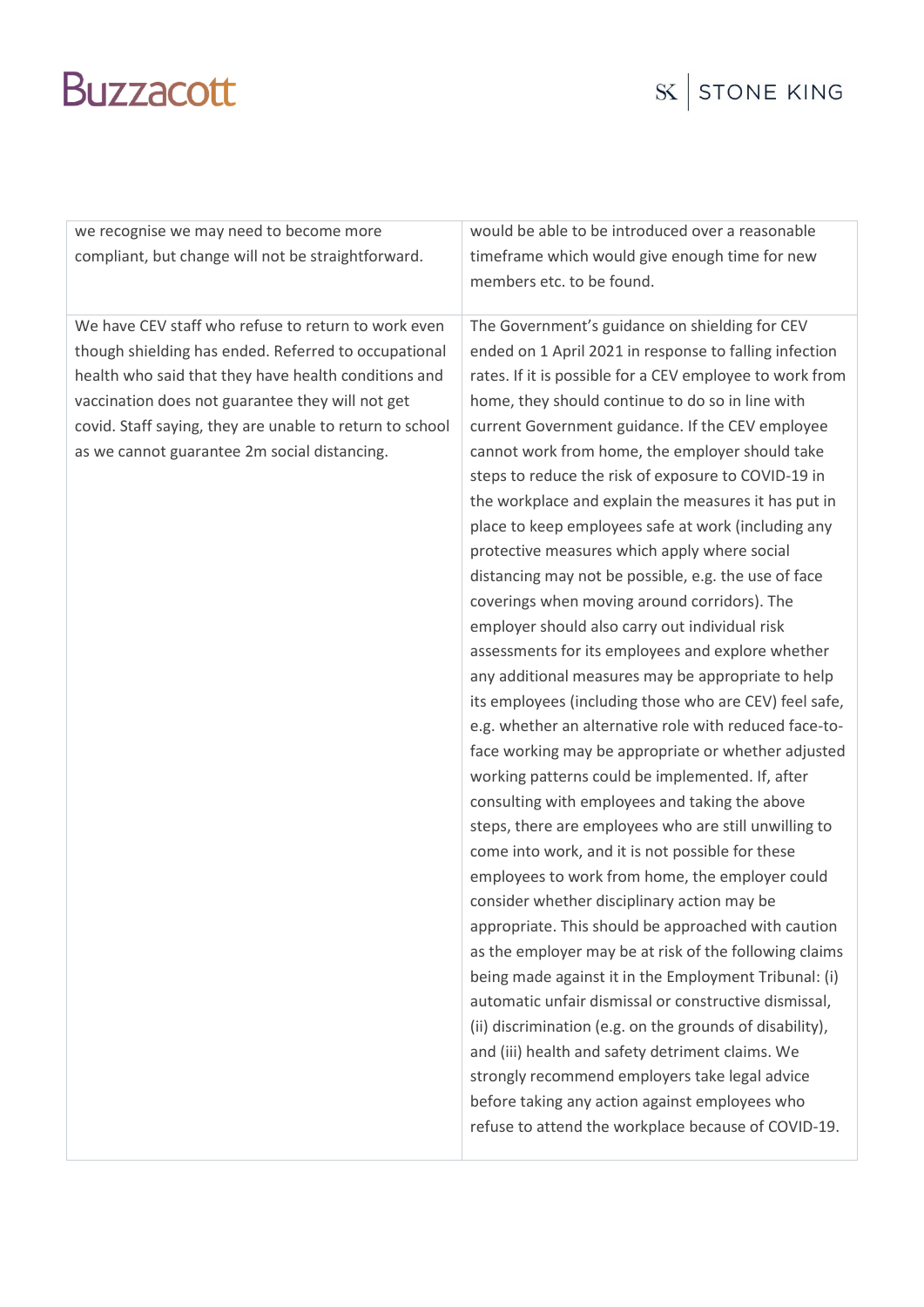| Will the right to request a contract extend to Exam   | This shall depend on whether the exam invigilator is     |
|-------------------------------------------------------|----------------------------------------------------------|
| invigilators who are scheduled on an annual basis and | an employee, worker or self-employed. A lot of exam      |
| paid on claims basis?                                 | invigilators are treated as self-employed by schools/    |
|                                                       | academies and therefore, in theory, these exam           |
|                                                       | invigilators are not entitled to a contract under        |
|                                                       | employment law legislation. It should be noted that, if  |
|                                                       | the parties label the exam invigilator as an             |
|                                                       | independent contractor (i.e. self-employed), this will   |
|                                                       | not prevent a tribunal from making a finding of          |
|                                                       | worker status if the actual working relationship         |
|                                                       | between the parties suggests worker status.              |
|                                                       | The position regarding exam invigilators' employment     |
|                                                       | status is complicated and, in most cases, it is likely   |
|                                                       | that exam invigilators would be classed as workers if a  |
|                                                       | tribunal were to consider their employment status. If    |
|                                                       | an exam invigilator is deemed to be a worker from an     |
|                                                       | employment law perspective they will be entitled to      |
|                                                       | receive a section 1 statement no later than the          |
|                                                       | beginning of their employment. A section 1 statement     |
|                                                       | is a written statement of a worker's terms of            |
|                                                       | employment that must be provided by law. It includes     |
|                                                       | particulars such as, the name of the employer and        |
|                                                       | worker, the worker's normal working hours and the        |
|                                                       | length of notice required to terminate the contract.     |
|                                                       | Sections 1-3 of the Employment Rights Act 1996           |
|                                                       | outline the full list of particulars that must be        |
|                                                       | provided to a worker in a section 1 statement.           |
|                                                       | The Queen's Speech 2019 mentioned the introduction       |
|                                                       | of a new right for all workers to request a more         |
|                                                       | predictable contract after 26 week's service. No         |
|                                                       | legislation/ further guidance has been published on      |
|                                                       | this new right and we are still awaiting the publication |
|                                                       | of the Employment Bill which should provide further      |
|                                                       | information on this. If your exam invigilators are       |
|                                                       | considered to be workers from an employment law          |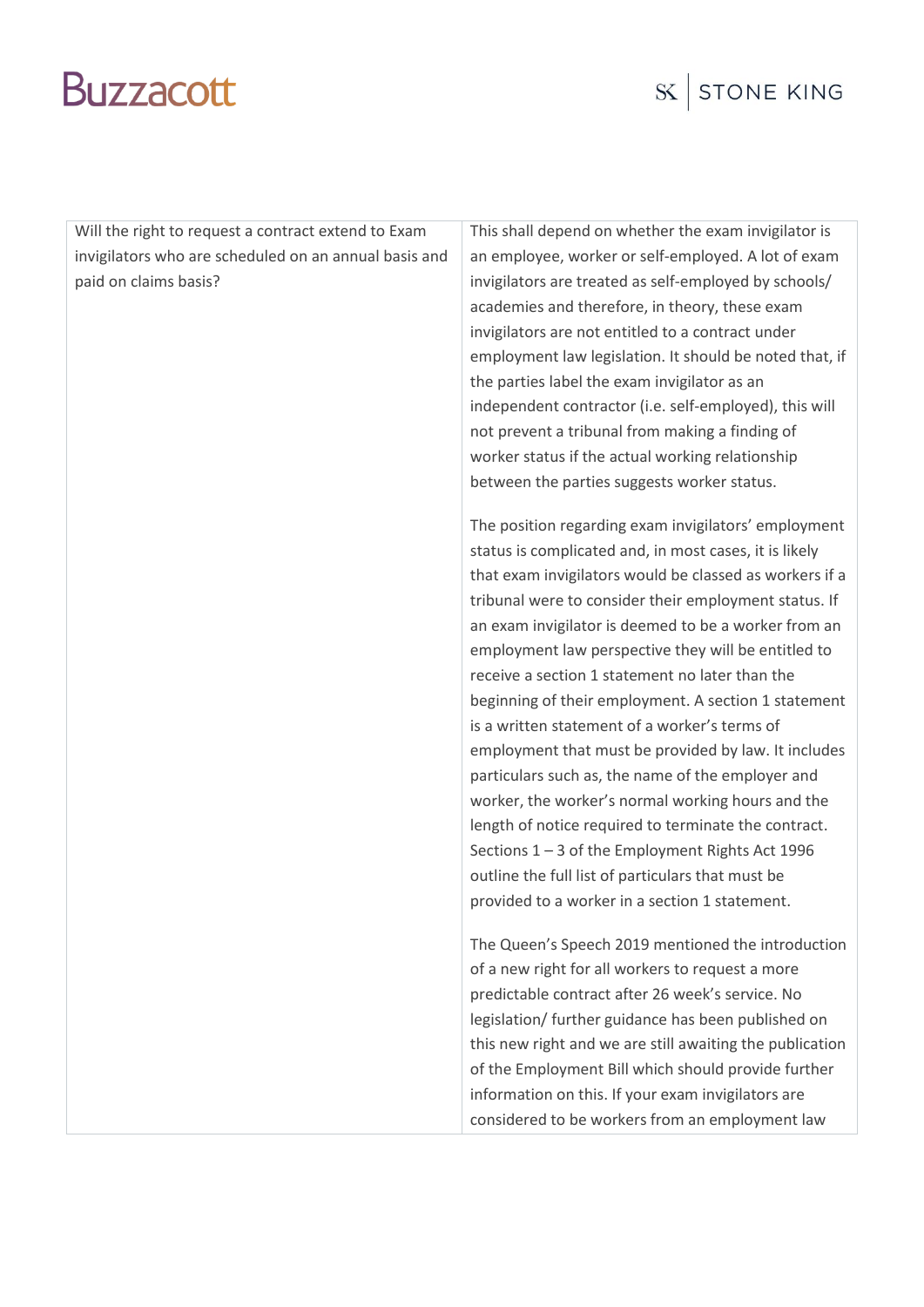|                                                                                                                                                                                                                                                 | perspective, this right shall likely extend to these<br>exam invigilators.                                                                                                                                                                                                                                                                                                                                                                                                                                                                                                                                                                                                                                                                                                                                                                                                                                                                                                                                                                                                                                                                                                     |
|-------------------------------------------------------------------------------------------------------------------------------------------------------------------------------------------------------------------------------------------------|--------------------------------------------------------------------------------------------------------------------------------------------------------------------------------------------------------------------------------------------------------------------------------------------------------------------------------------------------------------------------------------------------------------------------------------------------------------------------------------------------------------------------------------------------------------------------------------------------------------------------------------------------------------------------------------------------------------------------------------------------------------------------------------------------------------------------------------------------------------------------------------------------------------------------------------------------------------------------------------------------------------------------------------------------------------------------------------------------------------------------------------------------------------------------------|
|                                                                                                                                                                                                                                                 | If you have any queries on the employment status of<br>your exam invigilators we recommend taking legal<br>advice on this and what contractual documentation<br>should be put in place between the parties.                                                                                                                                                                                                                                                                                                                                                                                                                                                                                                                                                                                                                                                                                                                                                                                                                                                                                                                                                                    |
| Our "Invigilators" would be on Zero hours contracts<br>(or you could say casual). It won't be appropriate to<br>offer a formal contract as only needed when we hold<br>exams. Will these staff fall within the regulation and<br>what can we do | Please see the answer to the question above on exam<br>invigilators. If your exam invigilators are workers you<br>must provide them with a section 1 statement<br>(mentioned above) by law. It is advisable to always<br>have a contract in place where you are engaging exam<br>invigilators, particularly in an education setting, as you<br>will want to ensure the engagement is conditional on<br>certain requirements being met, e.g. a satisfactory<br>DBS check. As stated above, if your exam invigilators<br>are deemed to be workers from an employment law<br>perspective, the new right to request a more<br>predictable contract after 26 week's service which<br>was mentioned in the Queen's Speech 2019 shall<br>likely extend to these exam invigilators. As above, it<br>should be noted that no legislation/ further guidance<br>has been published on this new right to date. The<br>Employment Bill, which is due to be published this<br>year, should provide further information on this right.<br>We recommend taking legal advice on the<br>employment status of exam invigilators and what type<br>of contract is appropriate in the circumstances. |
| What could the consequences be of an employee<br>going to a red / amber country and not being available<br>for work due to isolation? What penalties can we<br>apply?                                                                           | Employees should keep up-to-date with Government<br>guidance on travelling abroad and should not travel to<br>red/amber list countries unless exceptional<br>circumstances apply, such as the serious illness of a<br>family member. Employers cannot prevent employees<br>from travelling to a red/ amber list country. It may be<br>reasonable for employers to ask their employees not<br>to travel abroad to these countries given the                                                                                                                                                                                                                                                                                                                                                                                                                                                                                                                                                                                                                                                                                                                                     |